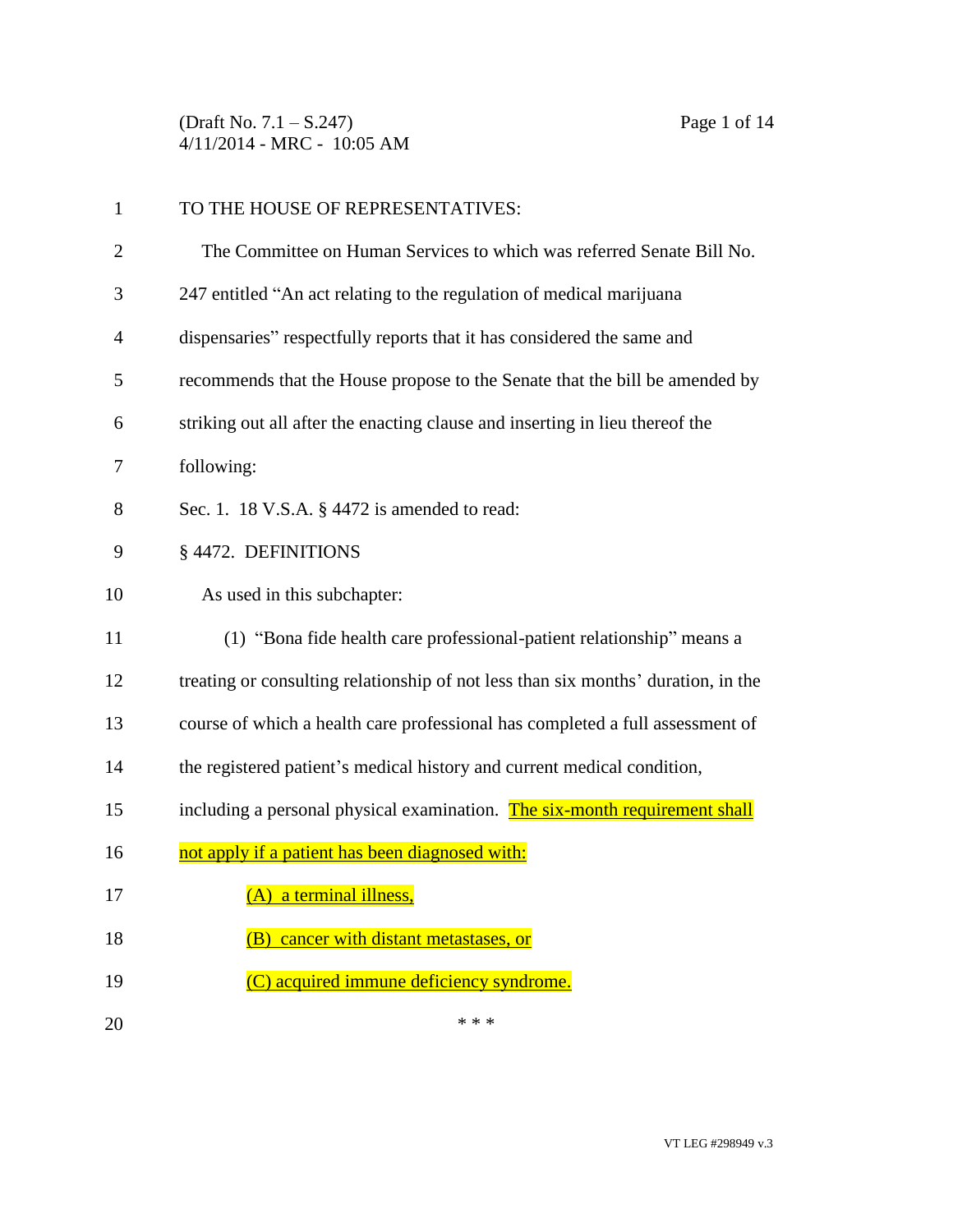(Draft No. 7.1 – S.247) Page 2 of 14 4/11/2014 - MRC - 10:05 AM

| $\mathbf{1}$   | (4) "Debilitating medical condition," provided that, in the context of the        |
|----------------|-----------------------------------------------------------------------------------|
| $\overline{2}$ | specific disease or condition described in subdivision (A) or (B) of this         |
| 3              | subdivision (4), reasonable medical efforts have been made over a reasonable      |
| $\overline{4}$ | amount of time without success to relieve the symptoms, means:                    |
| 5              | (A) cancer, multiple sclerosis, positive status for human                         |
| 6              | immunodeficiency virus, acquired immune deficiency syndrome, post                 |
| 7              | traumatic stress disorder as defined by the American Psychiatric Association's    |
| $8\,$          | Diagnostic and Statistical Manual of Mental Disorders, Fifth Edition or           |
| 9              | subsequent edition, or the treatment of these conditions, if the disease or the   |
| 10             | treatment results in severe, persistent, and intractable symptoms; or             |
| 11             | (B) a disease, medical condition, or its treatment that is chronic,               |
| 12             | debilitating, and produces severe, persistent, and one or more of the following   |
| 13             | intractable symptoms: cachexia or wasting syndrome; severe pain; severe           |
| 14             | nausea; or seizures.                                                              |
| 15             | (5) "Dispensary" means a nonprofit entity registered under section                |
| 16             | 4474e of this title which acquires, possesses, cultivates, manufactures,          |
| 17             | transfers, transports, supplies, sells, or dispenses marijuana, marijuana-infused |
| 18             | products, and marijuana-related supplies and educational materials for or to a    |
| 19             | registered patient who has designated it as his or her center and to his or her   |
| 20             | registered caregiver for the registered patient's use for symptom relief. A       |
| 21             | dispensary may provide marijuana for symptom relief to registered patients at     |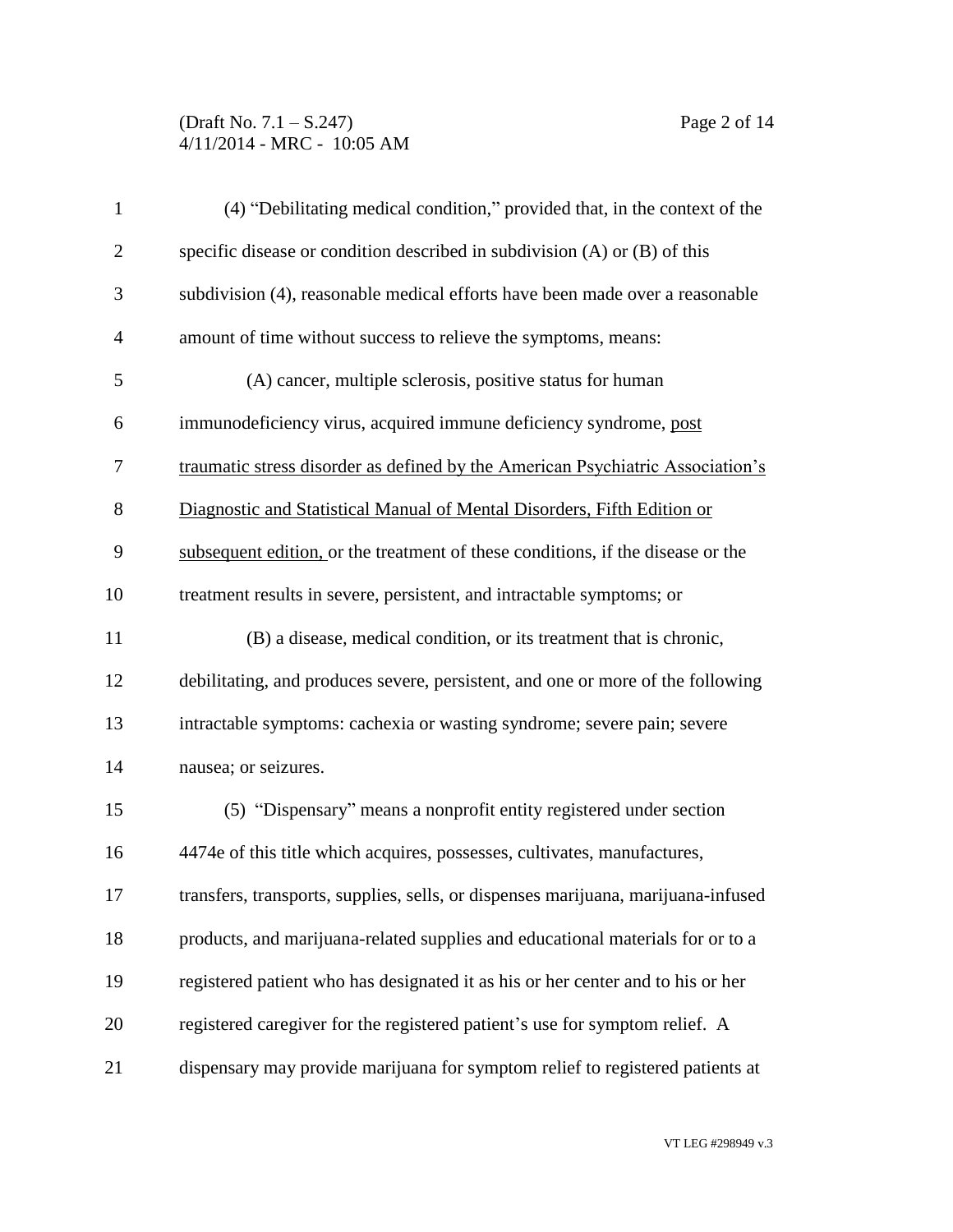## (Draft No. 7.1 – S.247) Page 3 of 14 4/11/2014 - MRC - 10:05 AM

| $\mathbf{1}$   | only one facility or location but may have a second location associated with the |
|----------------|----------------------------------------------------------------------------------|
| $\overline{2}$ | dispensary where the marijuana is cultivated or processed. Both locations are    |
| 3              | considered to be part of the same dispensary.                                    |
| $\overline{4}$ | $(6)(A)$ "Health care professional" means an individual licensed to              |
| 5              | practice medicine under 26 V.S.A. chapter 23 or 33, an individual licensed as a  |
| 6              | naturopathic physician under 26 V.S.A. chapter 81 who has a special license      |
| 7              | endorsement authorizing the individual to prescribe, dispense, and administer    |
| 8              | prescription medicines, an individual certified as a physician assistant under   |
| 9              | 26 V.S.A. chapter 31, or an individual licensed as an advanced practice          |
| 10             | registered nurse under 26 V.S.A. chapter 28. For purposes of diagnosing post     |
| 11             | traumatic stress disorder, health care professional only shall mean an           |
| 12             | individual licensed to practice medicine under 26 V.S.A. chapter 23 who          |
| 13             | specializes in the practice of psychiatry. This                                  |
| 14             | (B) Except for naturopaths, this definition includes individuals who             |
| 15             | are professionally licensed under substantially equivalent provisions in New     |
| 16             | Hampshire, Massachusetts, or New York.                                           |
| 17             | * * *                                                                            |
| 18             | (14) "Transport" means the movement of marijuana and                             |
| 19             | marijuana-infused products from registered growing locations to their            |
| 20             | associated dispensaries, between dispensaries, to registered patients and        |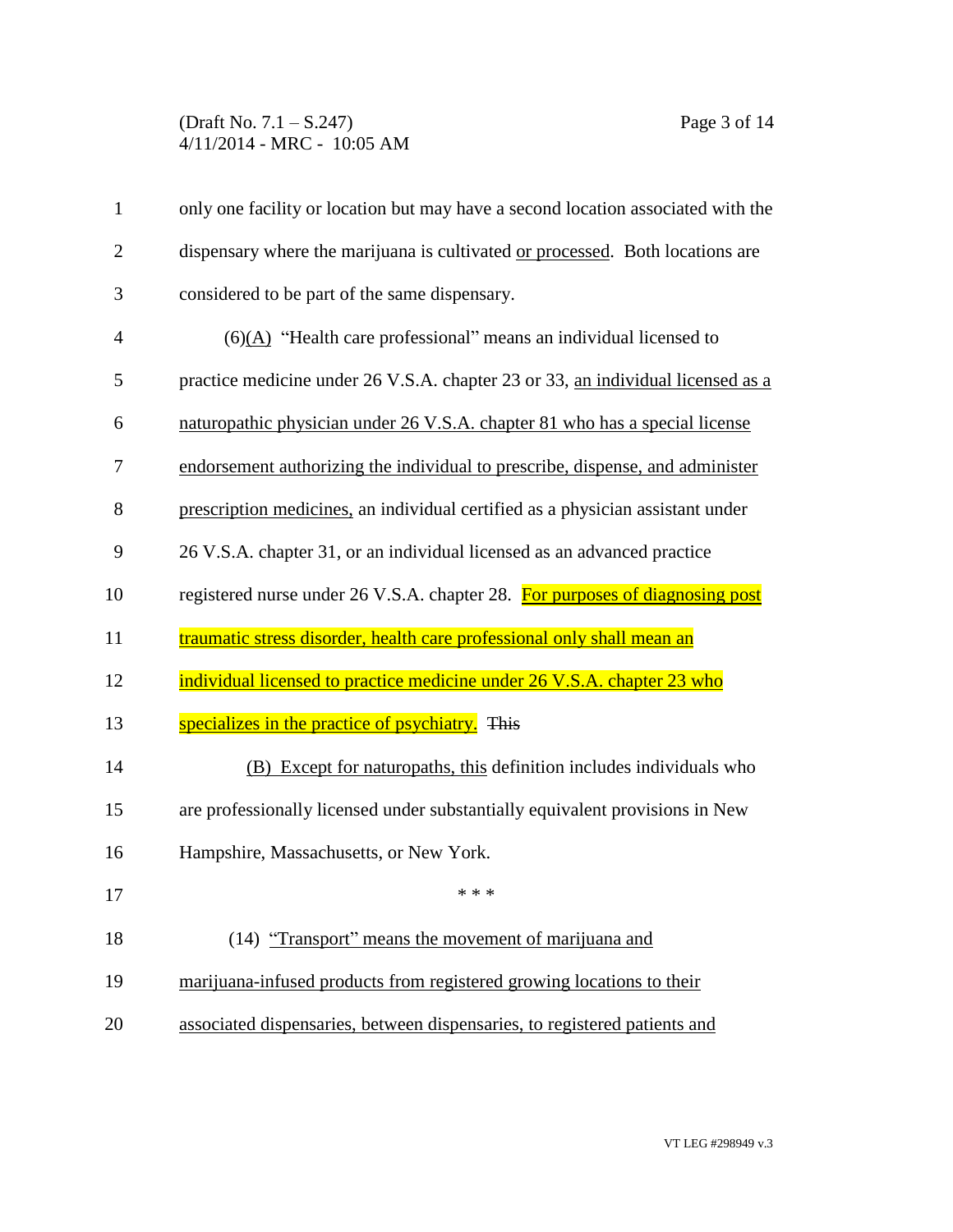(Draft No. 7.1 – S.247) Page 4 of 14 4/11/2014 - MRC - 10:05 AM

| $\mathbf{1}$   | registered caregivers in accordance with delivery protocols, or as otherwise      |
|----------------|-----------------------------------------------------------------------------------|
| $\overline{2}$ | allowed under this subchapter.                                                    |
| 3              | (15) "Usable marijuana" means the dried leaves and flowers of                     |
| $\overline{4}$ | marijuana, and any mixture or preparation thereof, and does not include the       |
| 5              | seeds, stalks, and roots of the plant.                                            |
| 6              | $(15)(16)$ "Use for symptom relief" means the acquisition, possession,            |
| 7              | cultivation, use, transfer, or transportation of marijuana, or paraphernalia      |
| 8              | relating to the administration of marijuana to alleviate the symptoms or effects  |
| 9              | of a registered patient's debilitating medical condition which is in compliance   |
| 10             | with all the limitations and restrictions of this subchapter. For the purposes of |
| 11             | this definition, "transfer" is limited to the transfer of marijuana and           |
| 12             | paraphernalia between a registered caregiver and a registered patient.            |
| 13             | Sec. 2. 18 V.S.A. § 4474 is amended to read:                                      |
| 14             | § 4474. REGISTERED CAREGIVERS; QUALIFICATION STANDARDS                            |
| 15             | <b>AND PROCEDURES</b>                                                             |
| 16             | (a) A person may submit a signed application to the department of public          |
| 17             | safety Department of Public Safety to become a registered patient's registered    |
| 18             | caregiver. The department Department shall approve or deny the application        |
| 19             | in writing within 30 days. In accordance with rules adopted pursuant to           |
| 20             | section 4474d of this title, the Department shall consider an individual's        |
| 21             | criminal history record when making a determination as to whether to approve      |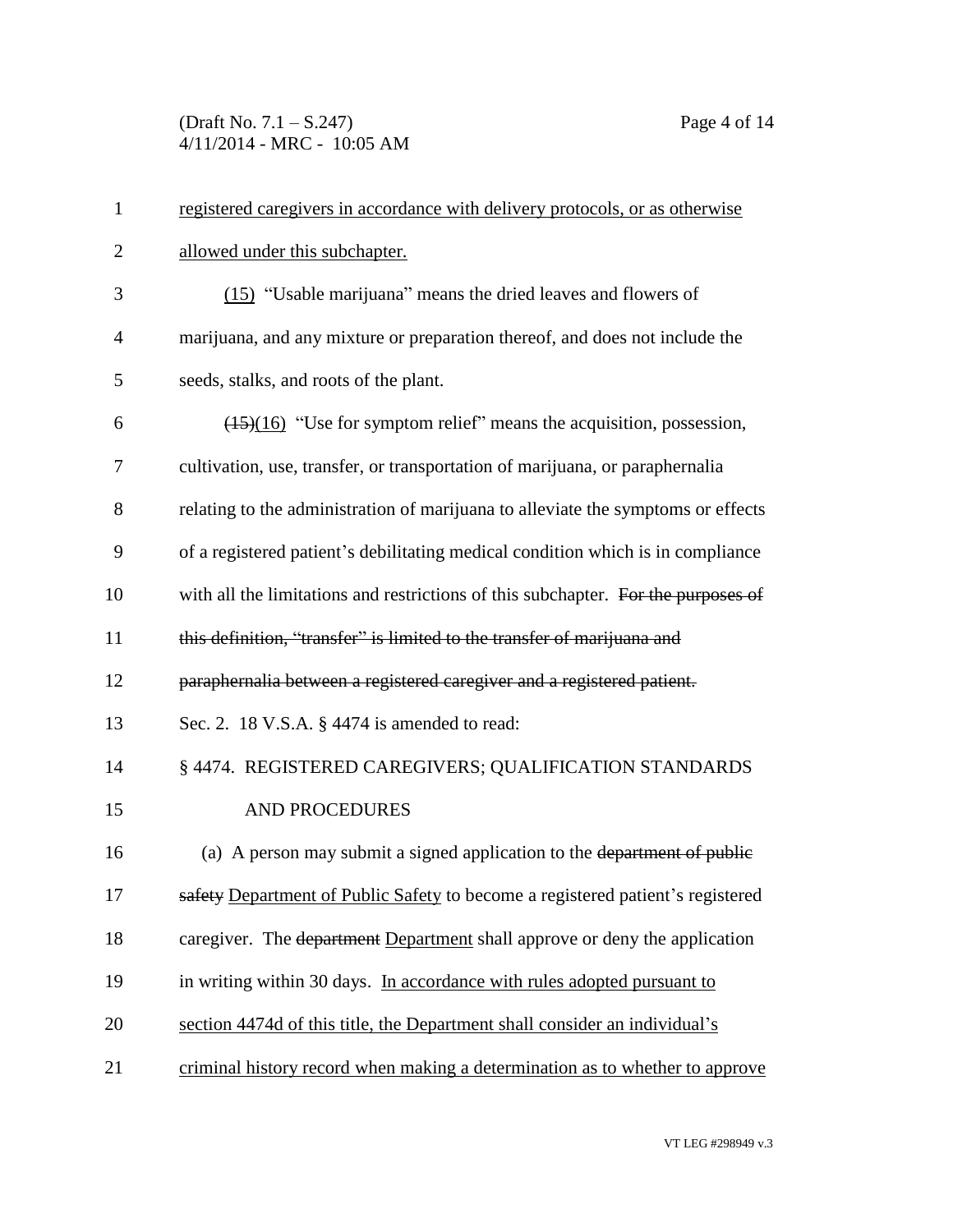(Draft No. 7.1 – S.247) Page 5 of 14 4/11/2014 - MRC - 10:05 AM

| $\mathbf{1}$   | the application. An applicant shall not be denied solely on the basis of a        |
|----------------|-----------------------------------------------------------------------------------|
| $\overline{2}$ | criminal conviction that is not listed in subsection $4474g(e)$ of this title or  |
| 3              | 13 V.S.A. chapter 28. The department Department shall approve a registered        |
| $\overline{4}$ | caregiver's application and issue the person an authorization card, including     |
| 5              | the caregiver's name, photograph, and a unique identifier, after verifying.       |
| 6              | $(1)$ the person will serve as the registered caregiver for one registered        |
| 7              | patient only; and                                                                 |
| 8              | (2) the person has never been convicted of a drug-related crime.                  |
| 9              | (b) Prior to acting on an application, the department Department shall            |
| 10             | obtain from the Vermont criminal information center Crime Information             |
| 11             | Center a Vermont criminal record, an out-of-state criminal record, and a          |
| 12             | criminal record from the Federal Bureau of Investigation for the applicant. For   |
| 13             | purposes of this subdivision, "criminal record" means a record of whether the     |
| 14             | person has ever been convicted of a drug-related crime. Each applicant shall      |
| 15             | consent to release of criminal records to the department Department on forms      |
| 16             | substantially similar to the release forms developed by the center Center         |
| 17             | pursuant to 20 V.S.A. § 2056c. The department Department shall comply with        |
| 18             | all laws regulating the release of criminal history records and the protection of |
| 19             | individual privacy. The Vermont criminal information center Crime                 |
| 20             | Information Center shall send to the requester any record received pursuant to    |
| 21             | this section or inform the department of public safety Department that no         |
|                |                                                                                   |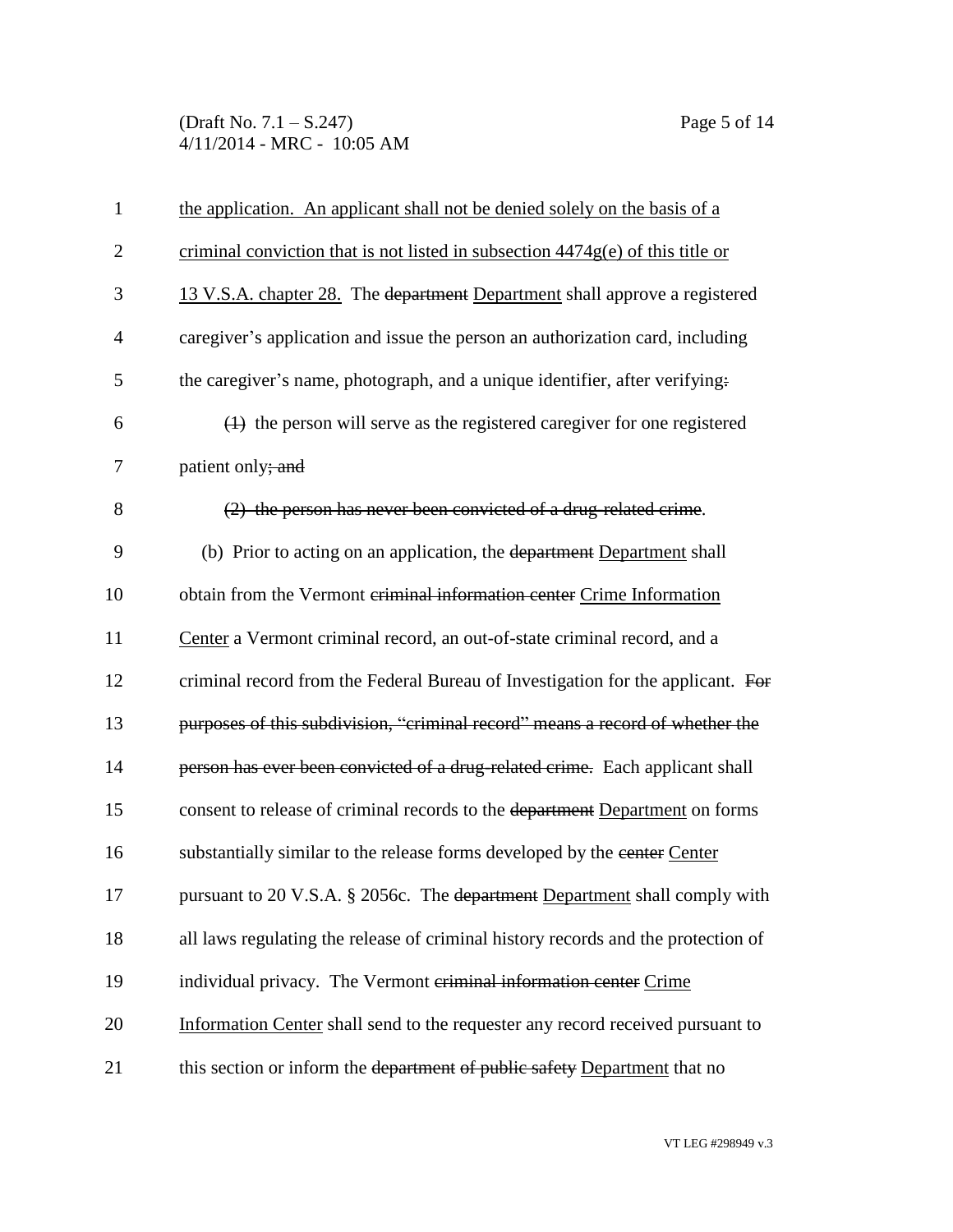(Draft No. 7.1 – S.247) Page 6 of 14 4/11/2014 - MRC - 10:05 AM

| $\mathbf{1}$   | record exists. If the department Department disapproves an application, the    |
|----------------|--------------------------------------------------------------------------------|
| $\overline{2}$ | department Department shall promptly provide a copy of any record of           |
| 3              | convictions and pending criminal charges to the applicant and shall inform the |
| $\overline{4}$ | applicant of the right to appeal the accuracy and completeness of the record   |
| 5              | pursuant to rules adopted by the Vermont criminal information center Crime     |
| 6              | Information Center. No person shall confirm the existence or nonexistence of   |
| 7              | criminal record information to any person who would not be eligible to receive |
| 8              | the information pursuant to this subchapter.                                   |
| 9              | $(c)(1)$ A Except as provided in subdivision (2) of this subsection, a         |
| 10             | registered caregiver may serve only one registered patient at a time, and a    |
| 11             | registered patient may have only one registered caregiver at a time.           |
| 12             | (2) A registered patient who is under 18 years of age may have two             |
| 13             | registered caregivers.                                                         |
| 14             | Sec. 3. 18 V.S.A. § 4473(b) is amended to read:                                |
| 15             | (b) The department of public safety Department of Public Safety shall          |
| 16             | review applications to become a registered patient using the following         |
| 17             | procedures:                                                                    |
| 18             | (1) A patient with a debilitating medical condition shall submit, under        |
| 19             | oath, a signed application for registration to the department Department. A    |
| 20             | patient's initial application shall be signed under oath and notarized, but    |
| 21             | subsequent renewals shall not be required to be notarized. If the patient is   |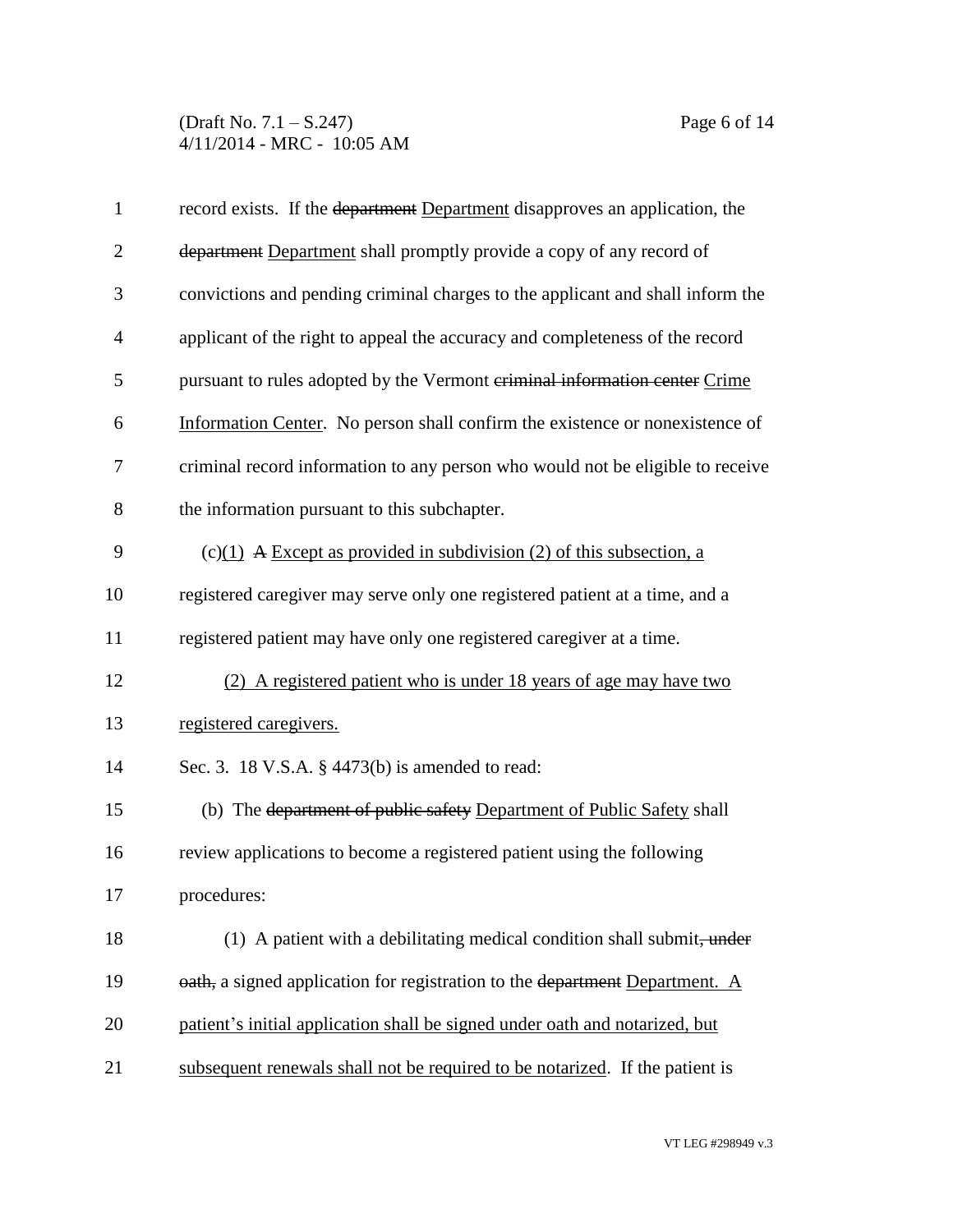(Draft No. 7.1 – S.247) Page 7 of 14 4/11/2014 - MRC - 10:05 AM

| $\mathbf{1}$   | under the age of 18 years of age, the application must be signed by both the            |
|----------------|-----------------------------------------------------------------------------------------|
| $\overline{2}$ | patient and a parent or guardian. The application shall require identification          |
| 3              | and contact information for the patient and the patient's registered caregiver          |
| $\overline{4}$ | applying for authorization under section 4474 of this title, if any, and the            |
| 5              | patient's designated dispensary under section 4474e of this title, if any. The          |
| 6              | applicant shall attach to the application a medical verification form developed         |
| 7              | by the <del>department</del> Department pursuant to subdivision (2) of this subsection. |
| 8              | * * *                                                                                   |
| 9              | Sec. 4. 18 V.S.A. § $4474d(e)$ –(g) are added to read:                                  |
| 10             | (e) The Department shall adopt rules for the issuance of a caregiver registry           |
| 11             | identification card that shall include standards for approval or denial of an           |
| 12             | application based on an individual's criminal history record. The rules shall           |
| 13             | address whether an applicant who has been convicted of an offense listed in             |
| 14             | subsection $4474g(e)$ of this title or 13 V.S.A. chapter 28 has been rehabilitated      |
| 15             | and should be otherwise eligible for a caregiver registry identification card.          |
| 16             | The Department shall adopt rules establishing protocols for the safe<br>(f)             |
| 17             | delivery of marijuana to patients and caregivers.                                       |
| 18             | (g) The Department shall adopt rules for granting a waiver of the                       |
| 19             | dispensary possession limits in section 4474e of this title upon application of a       |
| 20             | dispensary for the purpose of developing and providing a product for symptom            |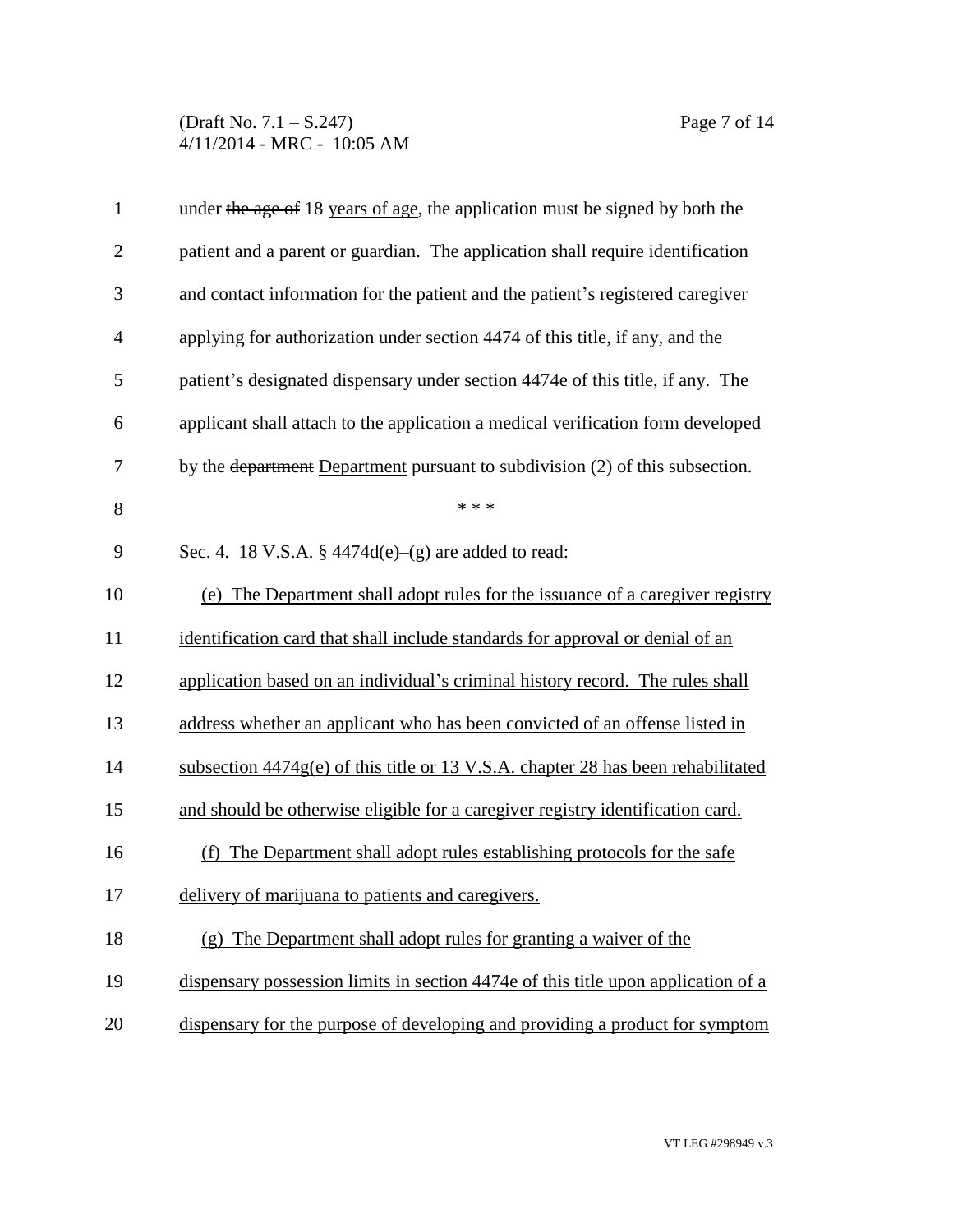(Draft No. 7.1 – S.247) Page 8 of 14 4/11/2014 - MRC - 10:05 AM

| $\mathbf{1}$   | relief to a registered patient who is under 18 years of age who suffers from  |
|----------------|-------------------------------------------------------------------------------|
| $\overline{2}$ | seizures.                                                                     |
| 3              | Sec. 5. 18 V.S.A. § 4474e is amended to read:                                 |
| $\overline{4}$ | § 4474e. DISPENSARIES; CONDITIONS OF OPERATION                                |
| 5              | (a) A dispensary registered under this section may:                           |
| 6              | (1) Acquire, possess, cultivate, manufacture, transfer, transport, supply,    |
| 7              | sell, and dispense marijuana, marijuana-infused products, and                 |
| 8              | marijuana-related supplies and educational materials for or to a registered   |
| 9              | patient who has designated it as his or her dispensary and to his or her      |
| 10             | registered caregiver for the registered patient's use for symptom relief. For |
| 11             | purposes of this section, "transport" shall mean the movement of marijuana or |
| 12             | marijuana-infused products from registered growing locations to their         |
| 13             | associated dispensaries, between dispensaries, or as otherwise allowed under  |
| 14             | this subchapter.                                                              |
| 15             | (A) Marijuana-infused products shall include tinctures, oils, solvents,       |
| 16             | and edible or potable goods. Only the portion of any marijuana-infused        |
| 17             | product that is attributable to marijuana shall count toward the possession   |
| 18             | limits of the dispensary and the patient. The department of public safety     |
| 19             | Department of Public Safety shall establish by rule the appropriate method to |
| 20             | establish the weight of marijuana that is attributable to marijuana-infused   |
| 21             | products.                                                                     |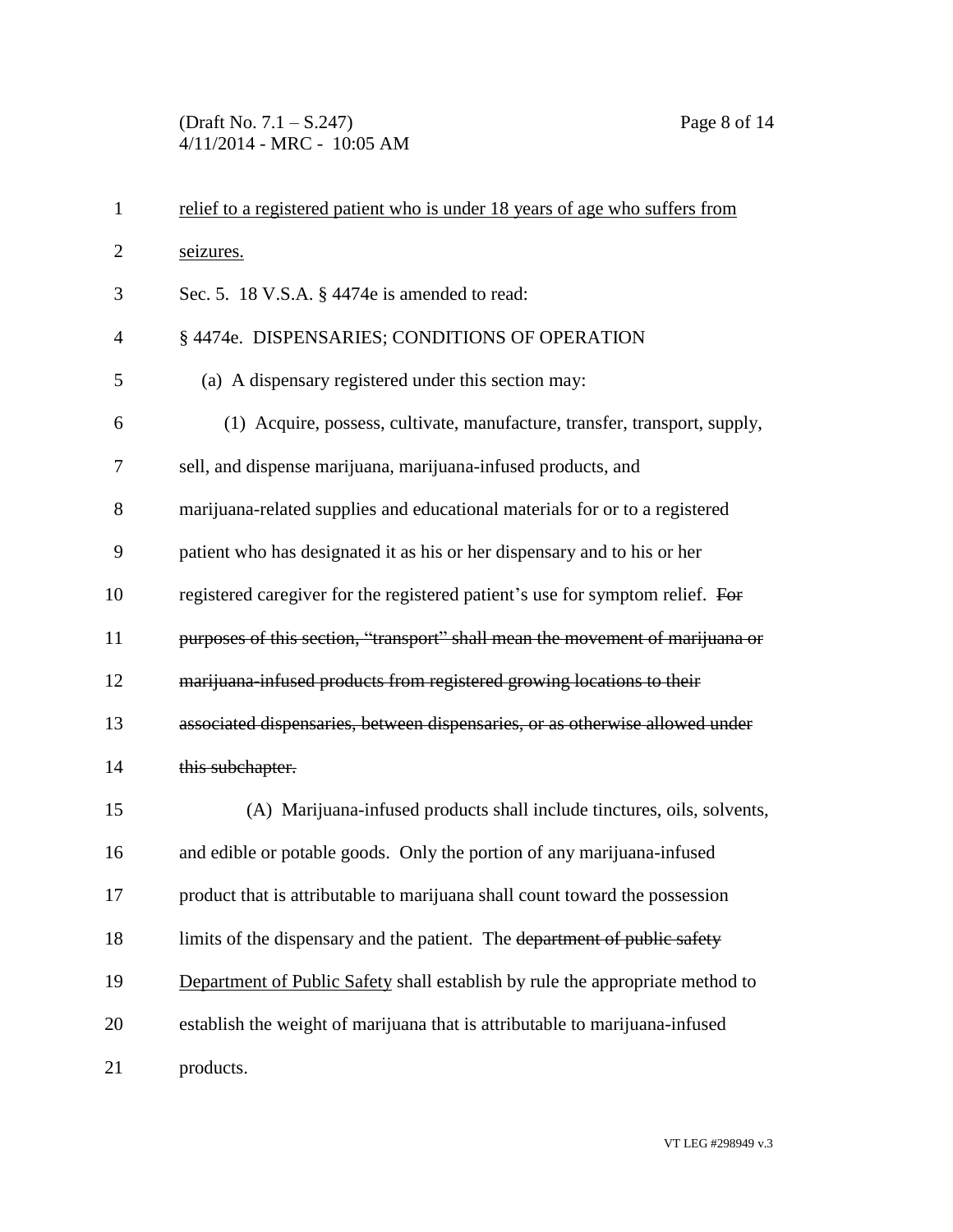## (Draft No. 7.1 – S.247) Page 9 of 14 4/11/2014 - MRC - 10:05 AM

| $\mathbf{1}$   | (B) Marijuana-related supplies shall include pipes, vaporizers, and                  |
|----------------|--------------------------------------------------------------------------------------|
| $\overline{2}$ | other items classified as drug paraphernalia under chapter 89 of this title.         |
| 3              | (2) Acquire marijuana seeds or parts of the marijuana plant capable of               |
| $\overline{4}$ | regeneration from or dispense them to registered patients or their caregivers or     |
| 5              | acquire them from another registered Vermont dispensary, provided that               |
| 6              | records are kept concerning the amount and the recipient.                            |
| 7              | $(3)(\underline{A})$ Cultivate and possess at any one time up to 28 mature marijuana |
| $8\,$          | plants, 98 immature marijuana plants, and 28 ounces of usable marijuana.             |
| 9              | However, if a dispensary is designated by more than 14 registered patients, the      |
| 10             | dispensary may cultivate and possess at any one time two mature marijuana            |
| 11             | plants, seven immature plants, and two <u>four</u> ounces of usable marijuana for    |
| 12             | every registered patient for which the dispensary serves as the designated           |
| 13             | dispensary.                                                                          |
| 14             | (B) Notwithstanding subdivision (A) of this subdivision, if a                        |
| 15             | dispensary is designated by a registered patient under 18 years of age who           |
| 16             | qualifies for the registry because of seizures, the dispensary may apply to the      |
| 17             | Department for a waiver of the limits in subdivision $(A)$ of this subdivision $(3)$ |
| 18             | if additional capacity is necessary to develop and provide an adequate supply        |
| 19             | of a product for symptom relief for the patient. The Department shall have           |
| 20             | discretion whether to grant a waiver and limit the possession amounts in excess      |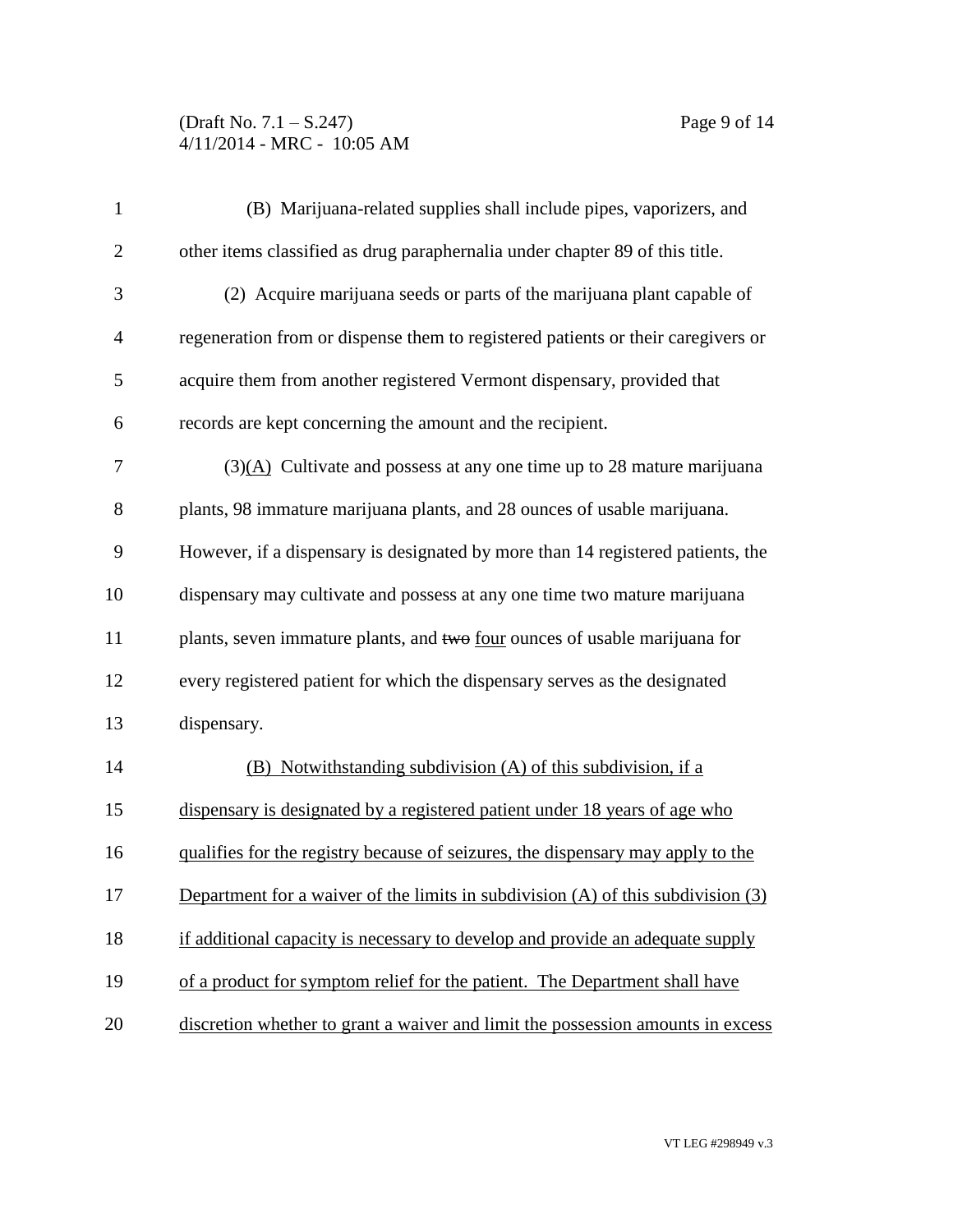(Draft No. 7.1 – S.247) Page 10 of 14 4/11/2014 - MRC - 10:05 AM

| $\mathbf{1}$   | of subdivision $(A)$ of this subdivision $(3)$ in accordance with rules adopted        |
|----------------|----------------------------------------------------------------------------------------|
| $\overline{2}$ | pursuant to section 4474d of this title.                                               |
| 3              | * * *                                                                                  |
| 4              | $(d)(1)$ A dispensary shall implement appropriate security measures to deter           |
| 5              | and prevent the unauthorized entrance into areas containing marijuana and the          |
| 6              | theft of marijuana and shall ensure that each location has an operational              |
| 7              | security alarm system. All cultivation of marijuana shall take place in an             |
| 8              | enclosed, locked facility which is either indoors or otherwise not visible to the      |
| 9              | public and which can only be accessed by principal officers and employees of           |
| 10             | the dispensary who have valid registry identification cards. The department of         |
| 11             | public safety Department of Public Safety shall perform an annual on-site              |
| 12             | assessment of each dispensary and may perform on-site assessments of a                 |
| 13             | dispensary without limitation for the purpose of determining compliance with           |
| 14             | this subchapter and any rules adopted pursuant to this subchapter and may              |
| 15             | enter a dispensary at any time for such purpose. During an inspection, the             |
| 16             | department Department may review the dispensary's confidential records,                |
| 17             | including its dispensing records, which shall track transactions according to          |
| 18             | registered patients' registry identification numbers to protect                        |
| 19             | their confidentiality.                                                                 |
| 20             | $(2)(\underline{A})$ A registered patient or registered caregiver may obtain marijuana |
| 21             | from the dispensary facility by appointment only.                                      |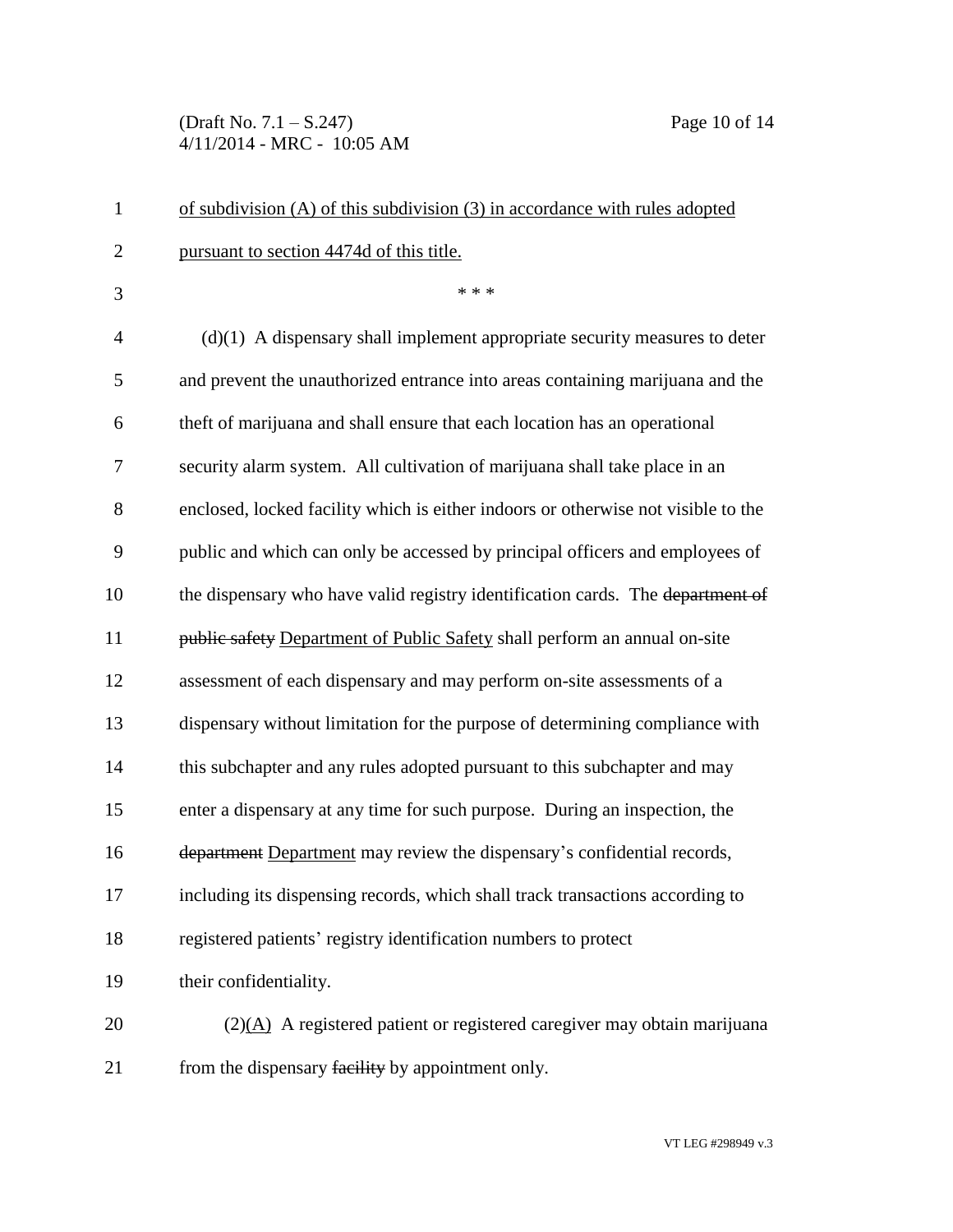(Draft No. 7.1 – S.247) Page 11 of 14 4/11/2014 - MRC - 10:05 AM

| $\mathbf{1}$   | (B) A dispensary may deliver marijuana to a registered patient or                 |
|----------------|-----------------------------------------------------------------------------------|
| $\overline{2}$ | registered caregiver. The marijuana shall be transported in a locked container.   |
| 3              | (3) The operating documents of a dispensary shall include procedures              |
| $\overline{4}$ | for the oversight of the dispensary and procedures to ensure accurate             |
| 5              | record-keeping.                                                                   |
| 6              | (4) A dispensary shall submit the results of an annual a financial audit to       |
| 7              | the department of public safety Department of Public Safety no later than         |
| 8              | 60 days after the end of the dispensary's first fiscal year, and every other year |
| 9              | thereafter. The annual audit shall be conducted by an independent certified       |
| 10             | public accountant, and the costs of any such audit shall be borne by the          |
| 11             | dispensary. The department Department may also periodically require, within       |
| 12             | its discretion, the audit of a dispensary's financial records by the department   |
| 13             | Department.                                                                       |
| 14             | (5) A dispensary shall destroy or dispose of marijuana,                           |
| 15             | marijuana-infused products, clones, seeds, parts of marijuana that are not        |
| 16             | usable for symptom relief or are beyond the possession limits provided by this    |
| 17             | subchapter, and marijuana-related supplies only in a manner approved by rules     |
| 18             | adopted by the department of public safety Department of Public Safety.           |
| 19             | * * *                                                                             |
| 20             | (n) Nothing in this subchapter shall prevent a dispensary from acquiring,         |
| 21             | possessing, cultivating, manufacturing, transferring, transporting, supplying,    |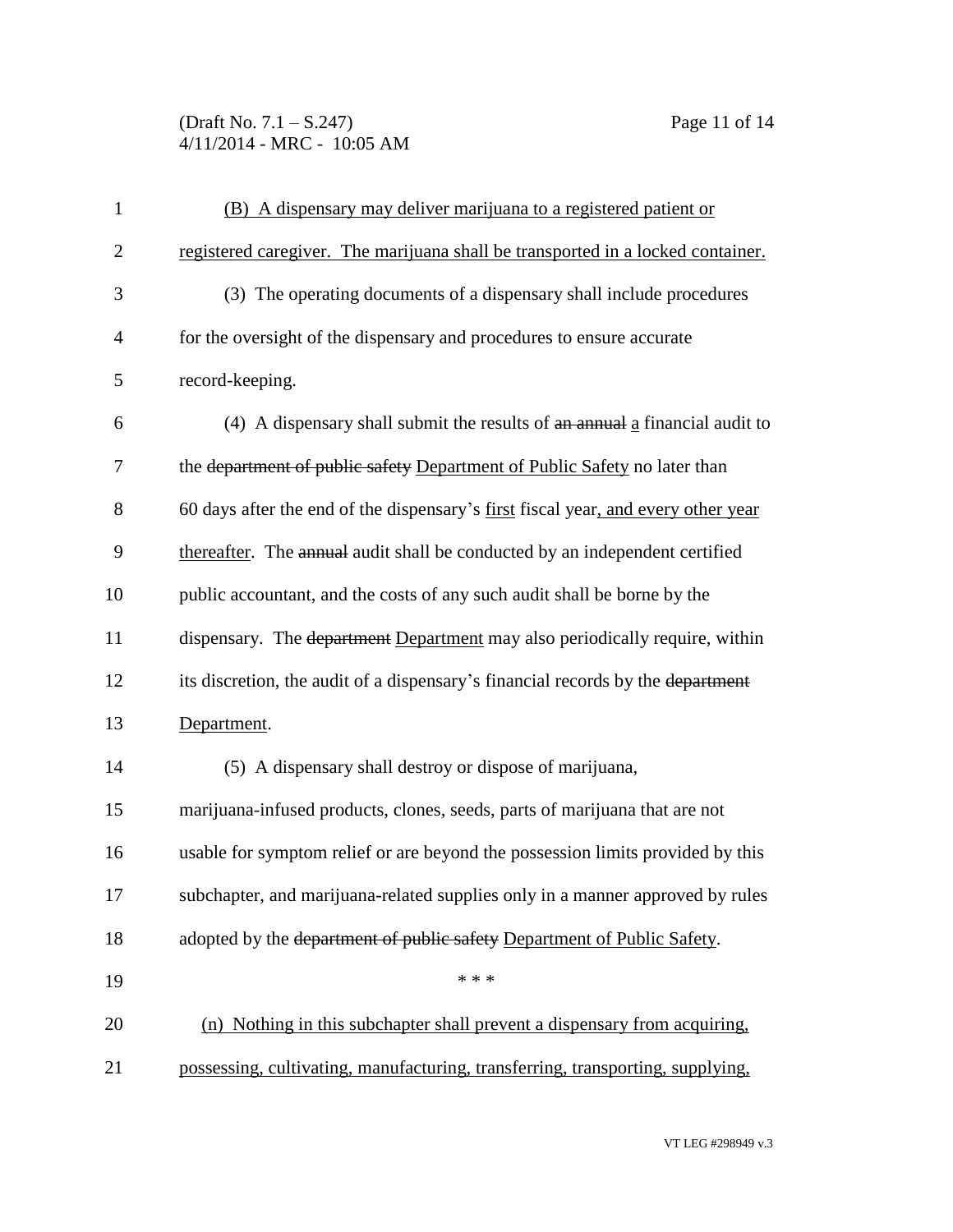(Draft No. 7.1 – S.247) Page 12 of 14 4/11/2014 - MRC - 10:05 AM

| $\mathbf{1}$   | selling, and dispensing hemp and hemp-infused products for symptom relief.       |
|----------------|----------------------------------------------------------------------------------|
| $\overline{2}$ | "Hemp" shall have the same meaning as provided in 6 V.S.A. § 562. A              |
| 3              | dispensary shall not be required to comply with the provisions of 6 V.S.A.       |
| $\overline{4}$ | chapter 34.                                                                      |
| 5              | Sec. 6. 18 V.S.A. § 4474f is amended to read:                                    |
| 6              | § 4474f. DISPENSARY APPLICATION, APPROVAL, AND                                   |
| 7              | <b>REGISTRATION</b>                                                              |
| 8              | * * *                                                                            |
| 9              | (b) Within 30 days of the adoption of rules, the department Department           |
| 10             | shall begin accepting applications for the operation of dispensaries. Within     |
| 11             | 365 days of the effective date of this section, the department Department shall  |
| 12             | grant registration certificates to four dispensaries, provided at least four     |
| 13             | applicants apply and meet the requirements of this section. No more than four    |
| 14             | dispensaries shall hold valid registration certificates at one time. The total   |
| 15             | statewide number of registered patients who have designated a dispensary shall   |
| 16             | not exceed 1,000 at any one time. Any time a dispensary registration             |
| 17             | certificate is revoked, is relinquished, or expires, the department Department   |
| 18             | shall accept applications for a new dispensary. If at any time after one year    |
| 19             | after the effective date of this section fewer than four dispensaries hold valid |
| 20             | registration certificates in Vermont, the department of public safety            |
| 21             | Department of Public Safety shall accept applications for a new dispensary.      |
|                |                                                                                  |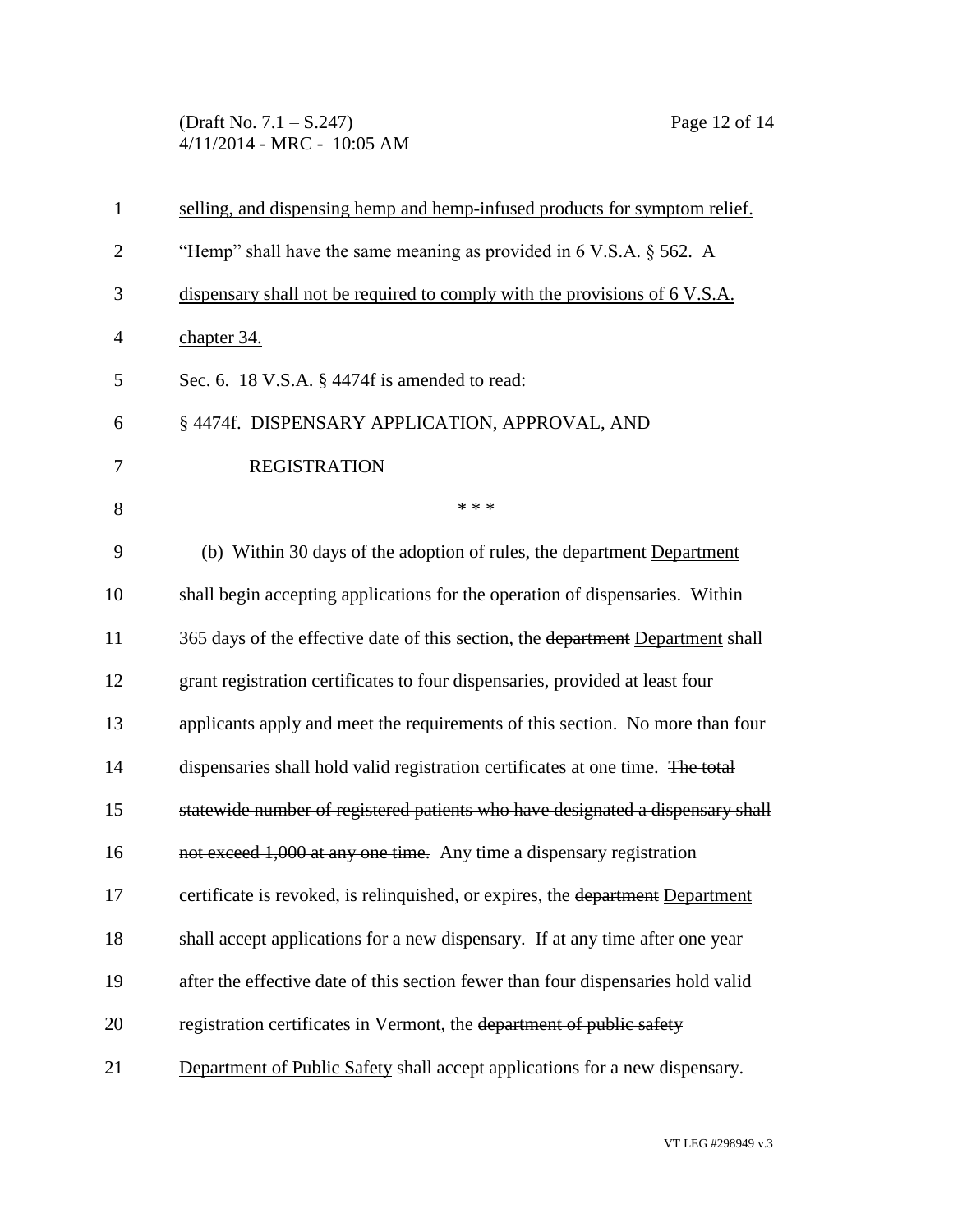| (Draft No. $7.1 - S.247$ )   |  |  |  |  |
|------------------------------|--|--|--|--|
| $4/11/2014$ - MRC - 10:05 AM |  |  |  |  |

| $\mathbf{1}$   | * * *                                                                          |  |  |
|----------------|--------------------------------------------------------------------------------|--|--|
| $\overline{2}$ | (g) After a dispensary is approved but before it begins operations, it shall   |  |  |
| 3              | submit the following to the department of public safety Department:            |  |  |
| 4              | * * *                                                                          |  |  |
| 5              | (4) A registration fee of \$20,000.00 for the first year of operation, and     |  |  |
| 6              | an annual fee of \$30,000.00 in subsequent years.                              |  |  |
| 7              | Sec. 7. 18 V.S.A. § 4474m is added to read:                                    |  |  |
| 8              | § 4474m. DEPARTMENT OF PUBLIC SAFETY; PROVISION OF                             |  |  |
| 9              | EDUCATIONAL AND SAFETY INFORMATION                                             |  |  |
| 10             | The Department of Public Safety shall provide educational and safety           |  |  |
| 11             | information developed by Vermont Department of Health to each registered       |  |  |
| 12             | patient upon registration pursuant to section 4473 of this title, and to each  |  |  |
| 13             | registered caregiver upon registration pursuant to section 4474 of this title. |  |  |
| 14             | Sec. 8. DEPARTMENT OF PUBLIC SAFETY REPORT; POST-                              |  |  |
| 15             | <b>TRAUMATIC STRESS DISORDER</b>                                               |  |  |
| 16             | The Department of Public Safety, in consultation with the Department of        |  |  |
| 17             | Health, shall examine?????? The Department shall report its findings and       |  |  |
| 18             | recommendations to the General Assembly on or before January, 15, 2015.        |  |  |
| 19             | Sec. 9. EFFECTIVE DATES                                                        |  |  |
| 20             | This section and Sec. 4 shall take effect on passage and the remaining         |  |  |
| 21             | sections shall take effect on July 1, 2014.                                    |  |  |